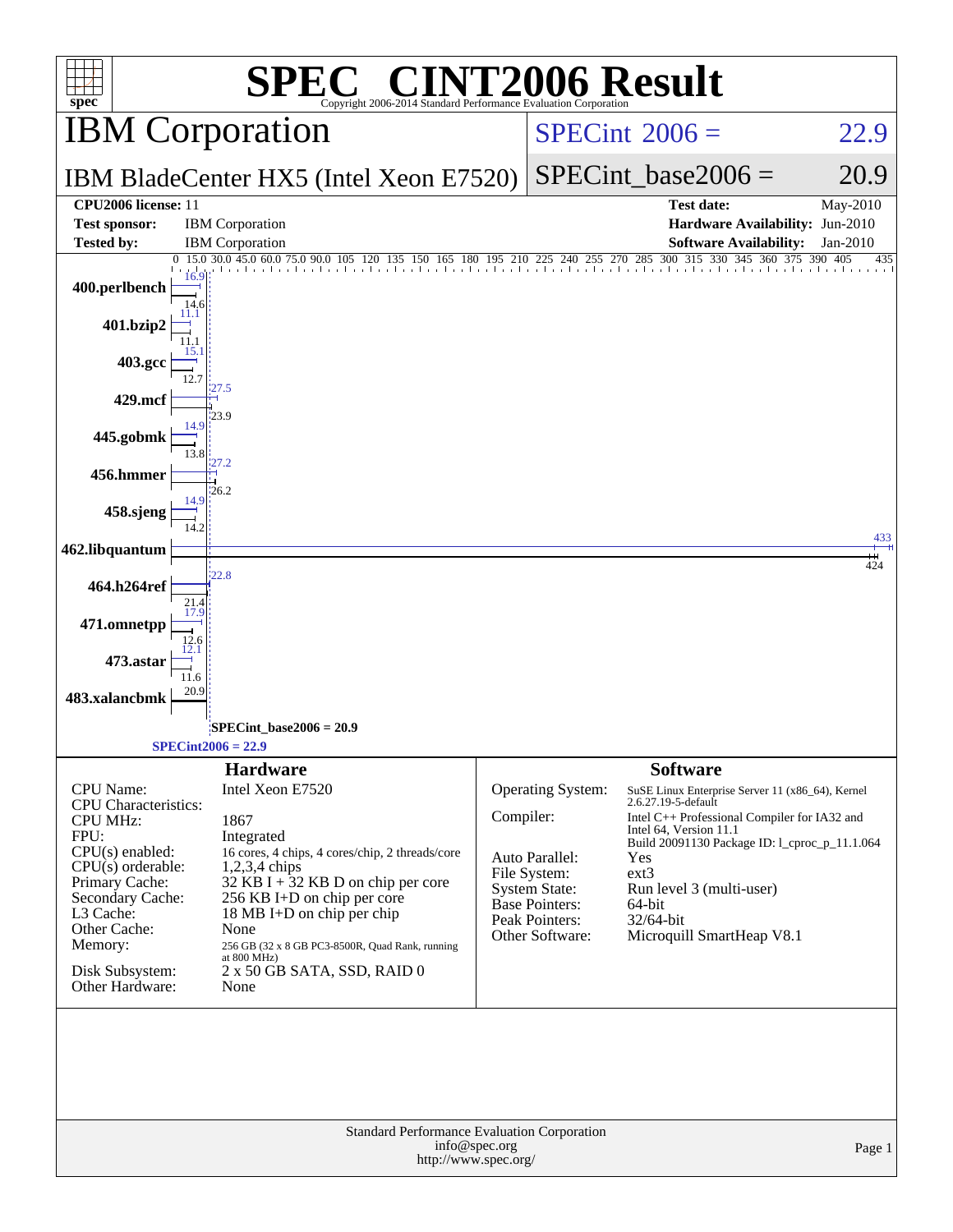

IBM Corporation

#### $SPECint2006 = 22.9$  $SPECint2006 = 22.9$

IBM BladeCenter HX5 (Intel Xeon E7520)  $SPECTnt\_base2006 = 20.9$ 

**[CPU2006 license:](http://www.spec.org/auto/cpu2006/Docs/result-fields.html#CPU2006license)** 11 **[Test date:](http://www.spec.org/auto/cpu2006/Docs/result-fields.html#Testdate)** May-2010 **[Test sponsor:](http://www.spec.org/auto/cpu2006/Docs/result-fields.html#Testsponsor)** IBM Corporation **[Hardware Availability:](http://www.spec.org/auto/cpu2006/Docs/result-fields.html#HardwareAvailability)** Jun-2010 **[Tested by:](http://www.spec.org/auto/cpu2006/Docs/result-fields.html#Testedby)** IBM Corporation **[Software Availability:](http://www.spec.org/auto/cpu2006/Docs/result-fields.html#SoftwareAvailability)** Jan-2010

#### **[Results Table](http://www.spec.org/auto/cpu2006/Docs/result-fields.html#ResultsTable)**

|                    | <b>Base</b>                                                                                              |       |                |       |                |       | <b>Peak</b>    |              |                |              |                |              |  |
|--------------------|----------------------------------------------------------------------------------------------------------|-------|----------------|-------|----------------|-------|----------------|--------------|----------------|--------------|----------------|--------------|--|
| <b>Benchmark</b>   | <b>Seconds</b>                                                                                           | Ratio | <b>Seconds</b> | Ratio | <b>Seconds</b> | Ratio | <b>Seconds</b> | <b>Ratio</b> | <b>Seconds</b> | <b>Ratio</b> | <b>Seconds</b> | <b>Ratio</b> |  |
| 400.perlbench      | 667                                                                                                      | 14.6  | 667            | 14.6  | 668            | 14.6  | 578            | 16.9         | 578            | <b>16.9</b>  | 579            | 16.9         |  |
| 401.bzip2          | 873                                                                                                      | 11.1  | 872            | 11.1  | 872            | 11.1  | 870            | 11.1         | 870            | 11.1         | 870            | 11.1         |  |
| $403.\mathrm{gcc}$ | 632                                                                                                      | 12.7  | 634            | 12.7  | 633            | 12.7  | 535            | 15.1         | 535            | 15.0         | 535            | 15.1         |  |
| $429$ mcf          | 382                                                                                                      | 23.9  | 429            | 21.2  | 382            | 23.9  | 331            | 27.5         | 332            | 27.5         | 332            | 27.4         |  |
| $445$ .gobmk       | 759                                                                                                      | 13.8  | 756            | 13.9  | 758            | 13.8  | 705            | 14.9         | 705            | <u>14.9</u>  | 706            | 14.9         |  |
| $ 456$ .hmmer      | 356                                                                                                      | 26.2  | 353            | 26.4  | 357            | 26.1  | 343            | 27.2         | 343            | 27.2         | 344            | 27.1         |  |
| $458$ .sjeng       | 854                                                                                                      | 14.2  | 854            | 14.2  | 852            | 14.2  | 814            | 14.9         | 815            | 14.8         | 814            | 14.9         |  |
| 462.libquantum     | 48.9                                                                                                     | 424   | 48.7           | 426   | 49.3           | 421   | 48.9           | 424          | 47.7           | 435          | 47.9           | 433          |  |
| 464.h264ref        | 1044                                                                                                     | 21.2  | 1030           | 21.5  | 1033           | 21.4  | 973            | 22.8         | 971            | 22.8         | 971            | 22.8         |  |
| $ 471$ .omnetpp    | 497                                                                                                      | 12.6  | 518            | 12.1  | 496            | 12.6  | 349            | 17.9         | 349            | 17.9         | 348            | 17.9         |  |
| $473$ . astar      | 603                                                                                                      | 11.6  | 605            | 11.6  | 603            | 11.6  | 581            | 12.1         | 578            | 12.2         | 580            | 12.1         |  |
| 483.xalancbmk      | 330                                                                                                      | 20.9  | 329            | 21.0  | 330            | 20.9  | 330            | 20.9         | 329            | 21.0         | 330            | 20.9         |  |
|                    | Results appear in the order in which they were run. Bold underlined text indicates a median measurement. |       |                |       |                |       |                |              |                |              |                |              |  |

#### **[General Notes](http://www.spec.org/auto/cpu2006/Docs/result-fields.html#GeneralNotes)**

 'ulimit -s unlimited' was used to set the stack size to unlimited prior to run Binaries were compiled on SLES 10 with Binutils 2.18.50.0.7.20080502 OMP\_NUM\_THREADS set to number of cores KMP\_AFFINITY set to granularity=fine,scatter

#### **[Base Compiler Invocation](http://www.spec.org/auto/cpu2006/Docs/result-fields.html#BaseCompilerInvocation)**

[C benchmarks](http://www.spec.org/auto/cpu2006/Docs/result-fields.html#Cbenchmarks): [icc -m64](http://www.spec.org/cpu2006/results/res2010q3/cpu2006-20100914-13305.flags.html#user_CCbase_intel_icc_64bit_f346026e86af2a669e726fe758c88044)

[C++ benchmarks:](http://www.spec.org/auto/cpu2006/Docs/result-fields.html#CXXbenchmarks) [icpc -m64](http://www.spec.org/cpu2006/results/res2010q3/cpu2006-20100914-13305.flags.html#user_CXXbase_intel_icpc_64bit_fc66a5337ce925472a5c54ad6a0de310)

#### **[Base Portability Flags](http://www.spec.org/auto/cpu2006/Docs/result-fields.html#BasePortabilityFlags)**

 400.perlbench: [-DSPEC\\_CPU\\_LP64](http://www.spec.org/cpu2006/results/res2010q3/cpu2006-20100914-13305.flags.html#b400.perlbench_basePORTABILITY_DSPEC_CPU_LP64) [-DSPEC\\_CPU\\_LINUX\\_X64](http://www.spec.org/cpu2006/results/res2010q3/cpu2006-20100914-13305.flags.html#b400.perlbench_baseCPORTABILITY_DSPEC_CPU_LINUX_X64) 401.bzip2: [-DSPEC\\_CPU\\_LP64](http://www.spec.org/cpu2006/results/res2010q3/cpu2006-20100914-13305.flags.html#suite_basePORTABILITY401_bzip2_DSPEC_CPU_LP64) 403.gcc: [-DSPEC\\_CPU\\_LP64](http://www.spec.org/cpu2006/results/res2010q3/cpu2006-20100914-13305.flags.html#suite_basePORTABILITY403_gcc_DSPEC_CPU_LP64) 429.mcf: [-DSPEC\\_CPU\\_LP64](http://www.spec.org/cpu2006/results/res2010q3/cpu2006-20100914-13305.flags.html#suite_basePORTABILITY429_mcf_DSPEC_CPU_LP64) 445.gobmk: [-DSPEC\\_CPU\\_LP64](http://www.spec.org/cpu2006/results/res2010q3/cpu2006-20100914-13305.flags.html#suite_basePORTABILITY445_gobmk_DSPEC_CPU_LP64) 456.hmmer: [-DSPEC\\_CPU\\_LP64](http://www.spec.org/cpu2006/results/res2010q3/cpu2006-20100914-13305.flags.html#suite_basePORTABILITY456_hmmer_DSPEC_CPU_LP64) 458.sjeng: [-DSPEC\\_CPU\\_LP64](http://www.spec.org/cpu2006/results/res2010q3/cpu2006-20100914-13305.flags.html#suite_basePORTABILITY458_sjeng_DSPEC_CPU_LP64) 462.libquantum: [-DSPEC\\_CPU\\_LP64](http://www.spec.org/cpu2006/results/res2010q3/cpu2006-20100914-13305.flags.html#suite_basePORTABILITY462_libquantum_DSPEC_CPU_LP64) [-DSPEC\\_CPU\\_LINUX](http://www.spec.org/cpu2006/results/res2010q3/cpu2006-20100914-13305.flags.html#b462.libquantum_baseCPORTABILITY_DSPEC_CPU_LINUX)

Continued on next page

Standard Performance Evaluation Corporation [info@spec.org](mailto:info@spec.org) <http://www.spec.org/>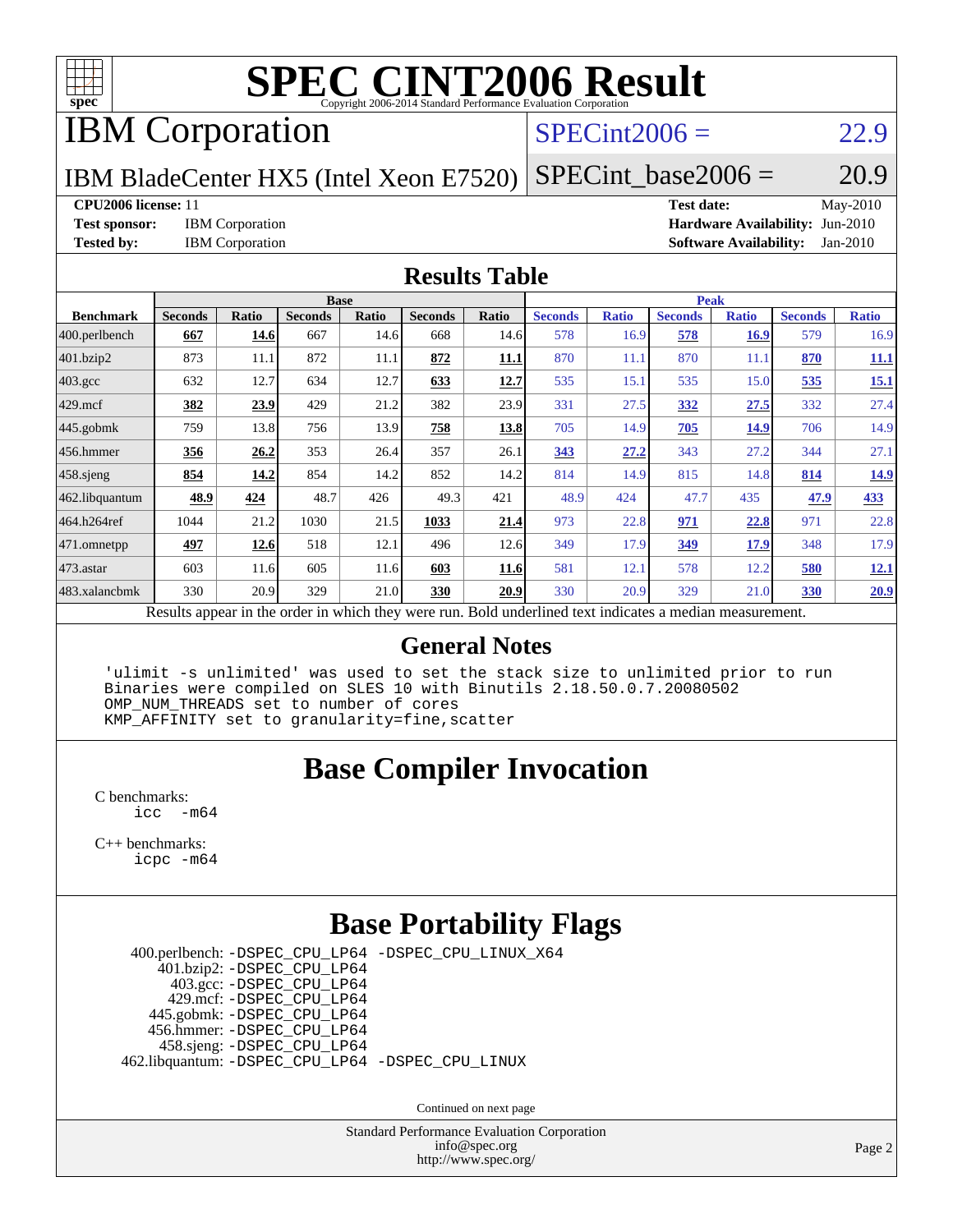

IBM Corporation

 $SPECint2006 = 22.9$  $SPECint2006 = 22.9$ 

IBM BladeCenter HX5 (Intel Xeon E7520) SPECint base2006 =  $20.9$ 

**[CPU2006 license:](http://www.spec.org/auto/cpu2006/Docs/result-fields.html#CPU2006license)** 11 **[Test date:](http://www.spec.org/auto/cpu2006/Docs/result-fields.html#Testdate)** May-2010 **[Test sponsor:](http://www.spec.org/auto/cpu2006/Docs/result-fields.html#Testsponsor)** IBM Corporation **[Hardware Availability:](http://www.spec.org/auto/cpu2006/Docs/result-fields.html#HardwareAvailability)** Jun-2010 **[Tested by:](http://www.spec.org/auto/cpu2006/Docs/result-fields.html#Testedby)** IBM Corporation **[Software Availability:](http://www.spec.org/auto/cpu2006/Docs/result-fields.html#SoftwareAvailability)** Jan-2010

### **[Base Portability Flags \(Continued\)](http://www.spec.org/auto/cpu2006/Docs/result-fields.html#BasePortabilityFlags)**

 464.h264ref: [-DSPEC\\_CPU\\_LP64](http://www.spec.org/cpu2006/results/res2010q3/cpu2006-20100914-13305.flags.html#suite_basePORTABILITY464_h264ref_DSPEC_CPU_LP64) 471.omnetpp: [-DSPEC\\_CPU\\_LP64](http://www.spec.org/cpu2006/results/res2010q3/cpu2006-20100914-13305.flags.html#suite_basePORTABILITY471_omnetpp_DSPEC_CPU_LP64) 473.astar: [-DSPEC\\_CPU\\_LP64](http://www.spec.org/cpu2006/results/res2010q3/cpu2006-20100914-13305.flags.html#suite_basePORTABILITY473_astar_DSPEC_CPU_LP64) 483.xalancbmk: [-DSPEC\\_CPU\\_LP64](http://www.spec.org/cpu2006/results/res2010q3/cpu2006-20100914-13305.flags.html#suite_basePORTABILITY483_xalancbmk_DSPEC_CPU_LP64) [-DSPEC\\_CPU\\_LINUX](http://www.spec.org/cpu2006/results/res2010q3/cpu2006-20100914-13305.flags.html#b483.xalancbmk_baseCXXPORTABILITY_DSPEC_CPU_LINUX)

**[Base Optimization Flags](http://www.spec.org/auto/cpu2006/Docs/result-fields.html#BaseOptimizationFlags)**

[C benchmarks](http://www.spec.org/auto/cpu2006/Docs/result-fields.html#Cbenchmarks):

[-xSSE4.2](http://www.spec.org/cpu2006/results/res2010q3/cpu2006-20100914-13305.flags.html#user_CCbase_f-xSSE42_f91528193cf0b216347adb8b939d4107) [-ipo](http://www.spec.org/cpu2006/results/res2010q3/cpu2006-20100914-13305.flags.html#user_CCbase_f-ipo) [-O3](http://www.spec.org/cpu2006/results/res2010q3/cpu2006-20100914-13305.flags.html#user_CCbase_f-O3) [-no-prec-div](http://www.spec.org/cpu2006/results/res2010q3/cpu2006-20100914-13305.flags.html#user_CCbase_f-no-prec-div) [-static](http://www.spec.org/cpu2006/results/res2010q3/cpu2006-20100914-13305.flags.html#user_CCbase_f-static) [-parallel](http://www.spec.org/cpu2006/results/res2010q3/cpu2006-20100914-13305.flags.html#user_CCbase_f-parallel) [-opt-prefetch](http://www.spec.org/cpu2006/results/res2010q3/cpu2006-20100914-13305.flags.html#user_CCbase_f-opt-prefetch)

[C++ benchmarks:](http://www.spec.org/auto/cpu2006/Docs/result-fields.html#CXXbenchmarks)

[-xSSE4.2](http://www.spec.org/cpu2006/results/res2010q3/cpu2006-20100914-13305.flags.html#user_CXXbase_f-xSSE42_f91528193cf0b216347adb8b939d4107) [-ipo](http://www.spec.org/cpu2006/results/res2010q3/cpu2006-20100914-13305.flags.html#user_CXXbase_f-ipo) [-O3](http://www.spec.org/cpu2006/results/res2010q3/cpu2006-20100914-13305.flags.html#user_CXXbase_f-O3) [-no-prec-div](http://www.spec.org/cpu2006/results/res2010q3/cpu2006-20100914-13305.flags.html#user_CXXbase_f-no-prec-div) [-opt-prefetch](http://www.spec.org/cpu2006/results/res2010q3/cpu2006-20100914-13305.flags.html#user_CXXbase_f-opt-prefetch) [-Wl,-z,muldefs](http://www.spec.org/cpu2006/results/res2010q3/cpu2006-20100914-13305.flags.html#user_CXXbase_link_force_multiple1_74079c344b956b9658436fd1b6dd3a8a) [-L/home/cmplr/usr3/alrahate/cpu2006.1.1.ic11.1/libic11.1-64bit -lsmartheap64](http://www.spec.org/cpu2006/results/res2010q3/cpu2006-20100914-13305.flags.html#user_CXXbase_SmartHeap64_e2306cda84805d1ab360117a79ff779c)

#### **[Base Other Flags](http://www.spec.org/auto/cpu2006/Docs/result-fields.html#BaseOtherFlags)**

[C benchmarks](http://www.spec.org/auto/cpu2006/Docs/result-fields.html#Cbenchmarks):

403.gcc: [-Dalloca=\\_alloca](http://www.spec.org/cpu2006/results/res2010q3/cpu2006-20100914-13305.flags.html#b403.gcc_baseEXTRA_CFLAGS_Dalloca_be3056838c12de2578596ca5467af7f3)

#### **[Peak Compiler Invocation](http://www.spec.org/auto/cpu2006/Docs/result-fields.html#PeakCompilerInvocation)**

[C benchmarks \(except as noted below\)](http://www.spec.org/auto/cpu2006/Docs/result-fields.html#Cbenchmarksexceptasnotedbelow):  $\text{icc}$  -m64

400.perlbench: [icc -m32](http://www.spec.org/cpu2006/results/res2010q3/cpu2006-20100914-13305.flags.html#user_peakCCLD400_perlbench_intel_icc_32bit_a6a621f8d50482236b970c6ac5f55f93)

429.mcf: [icc -m32](http://www.spec.org/cpu2006/results/res2010q3/cpu2006-20100914-13305.flags.html#user_peakCCLD429_mcf_intel_icc_32bit_a6a621f8d50482236b970c6ac5f55f93)

445.gobmk: [icc -m32](http://www.spec.org/cpu2006/results/res2010q3/cpu2006-20100914-13305.flags.html#user_peakCCLD445_gobmk_intel_icc_32bit_a6a621f8d50482236b970c6ac5f55f93)

464.h264ref: [icc -m32](http://www.spec.org/cpu2006/results/res2010q3/cpu2006-20100914-13305.flags.html#user_peakCCLD464_h264ref_intel_icc_32bit_a6a621f8d50482236b970c6ac5f55f93)

[C++ benchmarks \(except as noted below\):](http://www.spec.org/auto/cpu2006/Docs/result-fields.html#CXXbenchmarksexceptasnotedbelow) [icpc -m64](http://www.spec.org/cpu2006/results/res2010q3/cpu2006-20100914-13305.flags.html#user_CXXpeak_intel_icpc_64bit_fc66a5337ce925472a5c54ad6a0de310)

471.omnetpp: [icpc -m32](http://www.spec.org/cpu2006/results/res2010q3/cpu2006-20100914-13305.flags.html#user_peakCXXLD471_omnetpp_intel_icpc_32bit_4e5a5ef1a53fd332b3c49e69c3330699)

#### **[Peak Portability Flags](http://www.spec.org/auto/cpu2006/Docs/result-fields.html#PeakPortabilityFlags)**

400.perlbench: [-DSPEC\\_CPU\\_LINUX\\_IA32](http://www.spec.org/cpu2006/results/res2010q3/cpu2006-20100914-13305.flags.html#b400.perlbench_peakCPORTABILITY_DSPEC_CPU_LINUX_IA32)

Continued on next page

Standard Performance Evaluation Corporation [info@spec.org](mailto:info@spec.org) <http://www.spec.org/>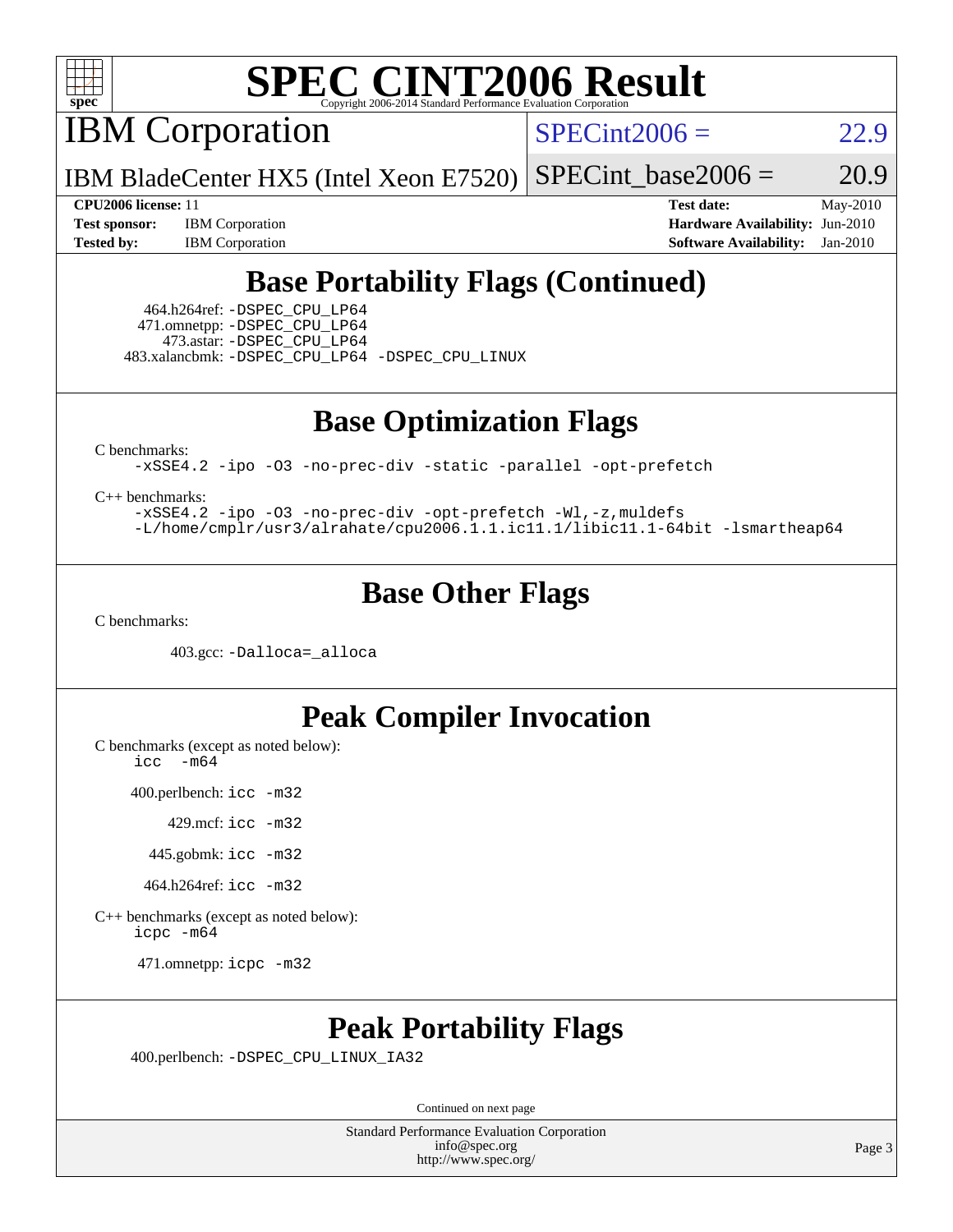

IBM Corporation

 $SPECint2006 = 22.9$  $SPECint2006 = 22.9$ 

IBM BladeCenter HX5 (Intel Xeon E7520) SPECint base2006 =  $20.9$ 

**[Test sponsor:](http://www.spec.org/auto/cpu2006/Docs/result-fields.html#Testsponsor)** IBM Corporation **[Hardware Availability:](http://www.spec.org/auto/cpu2006/Docs/result-fields.html#HardwareAvailability)** Jun-2010

**[CPU2006 license:](http://www.spec.org/auto/cpu2006/Docs/result-fields.html#CPU2006license)** 11 **[Test date:](http://www.spec.org/auto/cpu2006/Docs/result-fields.html#Testdate)** May-2010 **[Tested by:](http://www.spec.org/auto/cpu2006/Docs/result-fields.html#Testedby)** IBM Corporation **[Software Availability:](http://www.spec.org/auto/cpu2006/Docs/result-fields.html#SoftwareAvailability)** Jan-2010

### **[Peak Portability Flags \(Continued\)](http://www.spec.org/auto/cpu2006/Docs/result-fields.html#PeakPortabilityFlags)**

 401.bzip2: [-DSPEC\\_CPU\\_LP64](http://www.spec.org/cpu2006/results/res2010q3/cpu2006-20100914-13305.flags.html#suite_peakPORTABILITY401_bzip2_DSPEC_CPU_LP64) 403.gcc: [-DSPEC\\_CPU\\_LP64](http://www.spec.org/cpu2006/results/res2010q3/cpu2006-20100914-13305.flags.html#suite_peakPORTABILITY403_gcc_DSPEC_CPU_LP64) 456.hmmer: [-DSPEC\\_CPU\\_LP64](http://www.spec.org/cpu2006/results/res2010q3/cpu2006-20100914-13305.flags.html#suite_peakPORTABILITY456_hmmer_DSPEC_CPU_LP64) 458.sjeng: [-DSPEC\\_CPU\\_LP64](http://www.spec.org/cpu2006/results/res2010q3/cpu2006-20100914-13305.flags.html#suite_peakPORTABILITY458_sjeng_DSPEC_CPU_LP64) 462.libquantum: [-DSPEC\\_CPU\\_LP64](http://www.spec.org/cpu2006/results/res2010q3/cpu2006-20100914-13305.flags.html#suite_peakPORTABILITY462_libquantum_DSPEC_CPU_LP64) [-DSPEC\\_CPU\\_LINUX](http://www.spec.org/cpu2006/results/res2010q3/cpu2006-20100914-13305.flags.html#b462.libquantum_peakCPORTABILITY_DSPEC_CPU_LINUX) 473.astar: [-DSPEC\\_CPU\\_LP64](http://www.spec.org/cpu2006/results/res2010q3/cpu2006-20100914-13305.flags.html#suite_peakPORTABILITY473_astar_DSPEC_CPU_LP64) 483.xalancbmk: [-DSPEC\\_CPU\\_LP64](http://www.spec.org/cpu2006/results/res2010q3/cpu2006-20100914-13305.flags.html#suite_peakPORTABILITY483_xalancbmk_DSPEC_CPU_LP64) [-DSPEC\\_CPU\\_LINUX](http://www.spec.org/cpu2006/results/res2010q3/cpu2006-20100914-13305.flags.html#b483.xalancbmk_peakCXXPORTABILITY_DSPEC_CPU_LINUX)

#### **[Peak Optimization Flags](http://www.spec.org/auto/cpu2006/Docs/result-fields.html#PeakOptimizationFlags)**

[C benchmarks](http://www.spec.org/auto/cpu2006/Docs/result-fields.html#Cbenchmarks):

Standard Performance Evaluation Corporation 400.perlbench: [-xSSE4.2](http://www.spec.org/cpu2006/results/res2010q3/cpu2006-20100914-13305.flags.html#user_peakPASS2_CFLAGSPASS2_LDCFLAGS400_perlbench_f-xSSE42_f91528193cf0b216347adb8b939d4107)(pass 2) [-prof-gen](http://www.spec.org/cpu2006/results/res2010q3/cpu2006-20100914-13305.flags.html#user_peakPASS1_CFLAGSPASS1_LDCFLAGS400_perlbench_prof_gen_e43856698f6ca7b7e442dfd80e94a8fc)(pass 1) [-ipo](http://www.spec.org/cpu2006/results/res2010q3/cpu2006-20100914-13305.flags.html#user_peakPASS2_CFLAGSPASS2_LDCFLAGS400_perlbench_f-ipo)(pass 2) [-O3](http://www.spec.org/cpu2006/results/res2010q3/cpu2006-20100914-13305.flags.html#user_peakPASS2_CFLAGSPASS2_LDCFLAGS400_perlbench_f-O3)(pass 2) [-no-prec-div](http://www.spec.org/cpu2006/results/res2010q3/cpu2006-20100914-13305.flags.html#user_peakPASS2_CFLAGSPASS2_LDCFLAGS400_perlbench_f-no-prec-div)(pass 2) [-static](http://www.spec.org/cpu2006/results/res2010q3/cpu2006-20100914-13305.flags.html#user_peakPASS2_CFLAGSPASS2_LDCFLAGS400_perlbench_f-static)(pass 2) [-prof-use](http://www.spec.org/cpu2006/results/res2010q3/cpu2006-20100914-13305.flags.html#user_peakPASS2_CFLAGSPASS2_LDCFLAGS400_perlbench_prof_use_bccf7792157ff70d64e32fe3e1250b55)(pass 2) [-ansi-alias](http://www.spec.org/cpu2006/results/res2010q3/cpu2006-20100914-13305.flags.html#user_peakCOPTIMIZE400_perlbench_f-ansi-alias) [-opt-prefetch](http://www.spec.org/cpu2006/results/res2010q3/cpu2006-20100914-13305.flags.html#user_peakCOPTIMIZE400_perlbench_f-opt-prefetch) 401.bzip2: [-xSSE4.2](http://www.spec.org/cpu2006/results/res2010q3/cpu2006-20100914-13305.flags.html#user_peakPASS2_CFLAGSPASS2_LDCFLAGS401_bzip2_f-xSSE42_f91528193cf0b216347adb8b939d4107)(pass 2) [-prof-gen](http://www.spec.org/cpu2006/results/res2010q3/cpu2006-20100914-13305.flags.html#user_peakPASS1_CFLAGSPASS1_LDCFLAGS401_bzip2_prof_gen_e43856698f6ca7b7e442dfd80e94a8fc)(pass 1) [-ipo](http://www.spec.org/cpu2006/results/res2010q3/cpu2006-20100914-13305.flags.html#user_peakPASS2_CFLAGSPASS2_LDCFLAGS401_bzip2_f-ipo)(pass 2) [-O3](http://www.spec.org/cpu2006/results/res2010q3/cpu2006-20100914-13305.flags.html#user_peakPASS2_CFLAGSPASS2_LDCFLAGS401_bzip2_f-O3)(pass 2) [-no-prec-div](http://www.spec.org/cpu2006/results/res2010q3/cpu2006-20100914-13305.flags.html#user_peakCOPTIMIZEPASS2_CFLAGSPASS2_LDCFLAGS401_bzip2_f-no-prec-div) [-static](http://www.spec.org/cpu2006/results/res2010q3/cpu2006-20100914-13305.flags.html#user_peakPASS2_CFLAGSPASS2_LDCFLAGS401_bzip2_f-static)(pass 2) [-prof-use](http://www.spec.org/cpu2006/results/res2010q3/cpu2006-20100914-13305.flags.html#user_peakPASS2_CFLAGSPASS2_LDCFLAGS401_bzip2_prof_use_bccf7792157ff70d64e32fe3e1250b55)(pass 2) [-auto-ilp32](http://www.spec.org/cpu2006/results/res2010q3/cpu2006-20100914-13305.flags.html#user_peakCOPTIMIZE401_bzip2_f-auto-ilp32) [-opt-prefetch](http://www.spec.org/cpu2006/results/res2010q3/cpu2006-20100914-13305.flags.html#user_peakCOPTIMIZE401_bzip2_f-opt-prefetch) [-ansi-alias](http://www.spec.org/cpu2006/results/res2010q3/cpu2006-20100914-13305.flags.html#user_peakCOPTIMIZE401_bzip2_f-ansi-alias) 403.gcc: [-xSSE4.2](http://www.spec.org/cpu2006/results/res2010q3/cpu2006-20100914-13305.flags.html#user_peakCOPTIMIZE403_gcc_f-xSSE42_f91528193cf0b216347adb8b939d4107) [-ipo](http://www.spec.org/cpu2006/results/res2010q3/cpu2006-20100914-13305.flags.html#user_peakCOPTIMIZE403_gcc_f-ipo) [-O3](http://www.spec.org/cpu2006/results/res2010q3/cpu2006-20100914-13305.flags.html#user_peakCOPTIMIZE403_gcc_f-O3) [-no-prec-div](http://www.spec.org/cpu2006/results/res2010q3/cpu2006-20100914-13305.flags.html#user_peakCOPTIMIZE403_gcc_f-no-prec-div) [-static](http://www.spec.org/cpu2006/results/res2010q3/cpu2006-20100914-13305.flags.html#user_peakCOPTIMIZE403_gcc_f-static) [-inline-calloc](http://www.spec.org/cpu2006/results/res2010q3/cpu2006-20100914-13305.flags.html#user_peakCOPTIMIZE403_gcc_f-inline-calloc) [-opt-malloc-options=3](http://www.spec.org/cpu2006/results/res2010q3/cpu2006-20100914-13305.flags.html#user_peakCOPTIMIZE403_gcc_f-opt-malloc-options_13ab9b803cf986b4ee62f0a5998c2238) [-auto-ilp32](http://www.spec.org/cpu2006/results/res2010q3/cpu2006-20100914-13305.flags.html#user_peakCOPTIMIZE403_gcc_f-auto-ilp32) 429.mcf: [-xSSE4.2](http://www.spec.org/cpu2006/results/res2010q3/cpu2006-20100914-13305.flags.html#user_peakCOPTIMIZE429_mcf_f-xSSE42_f91528193cf0b216347adb8b939d4107) [-ipo](http://www.spec.org/cpu2006/results/res2010q3/cpu2006-20100914-13305.flags.html#user_peakCOPTIMIZE429_mcf_f-ipo) [-O3](http://www.spec.org/cpu2006/results/res2010q3/cpu2006-20100914-13305.flags.html#user_peakCOPTIMIZE429_mcf_f-O3) [-no-prec-div](http://www.spec.org/cpu2006/results/res2010q3/cpu2006-20100914-13305.flags.html#user_peakCOPTIMIZE429_mcf_f-no-prec-div) [-static](http://www.spec.org/cpu2006/results/res2010q3/cpu2006-20100914-13305.flags.html#user_peakCOPTIMIZE429_mcf_f-static) [-opt-prefetch](http://www.spec.org/cpu2006/results/res2010q3/cpu2006-20100914-13305.flags.html#user_peakCOPTIMIZE429_mcf_f-opt-prefetch) 445.gobmk: [-xSSE4.2](http://www.spec.org/cpu2006/results/res2010q3/cpu2006-20100914-13305.flags.html#user_peakPASS2_CFLAGSPASS2_LDCFLAGS445_gobmk_f-xSSE42_f91528193cf0b216347adb8b939d4107)(pass 2) [-prof-gen](http://www.spec.org/cpu2006/results/res2010q3/cpu2006-20100914-13305.flags.html#user_peakPASS1_CFLAGSPASS1_LDCFLAGS445_gobmk_prof_gen_e43856698f6ca7b7e442dfd80e94a8fc)(pass 1) [-prof-use](http://www.spec.org/cpu2006/results/res2010q3/cpu2006-20100914-13305.flags.html#user_peakPASS2_CFLAGSPASS2_LDCFLAGS445_gobmk_prof_use_bccf7792157ff70d64e32fe3e1250b55)(pass 2) [-O2](http://www.spec.org/cpu2006/results/res2010q3/cpu2006-20100914-13305.flags.html#user_peakCOPTIMIZE445_gobmk_f-O2) [-ipo](http://www.spec.org/cpu2006/results/res2010q3/cpu2006-20100914-13305.flags.html#user_peakCOPTIMIZE445_gobmk_f-ipo) [-no-prec-div](http://www.spec.org/cpu2006/results/res2010q3/cpu2006-20100914-13305.flags.html#user_peakCOPTIMIZE445_gobmk_f-no-prec-div) [-ansi-alias](http://www.spec.org/cpu2006/results/res2010q3/cpu2006-20100914-13305.flags.html#user_peakCOPTIMIZE445_gobmk_f-ansi-alias) 456.hmmer: [-xSSE4.2](http://www.spec.org/cpu2006/results/res2010q3/cpu2006-20100914-13305.flags.html#user_peakCOPTIMIZE456_hmmer_f-xSSE42_f91528193cf0b216347adb8b939d4107) [-ipo](http://www.spec.org/cpu2006/results/res2010q3/cpu2006-20100914-13305.flags.html#user_peakCOPTIMIZE456_hmmer_f-ipo) [-O3](http://www.spec.org/cpu2006/results/res2010q3/cpu2006-20100914-13305.flags.html#user_peakCOPTIMIZE456_hmmer_f-O3) [-no-prec-div](http://www.spec.org/cpu2006/results/res2010q3/cpu2006-20100914-13305.flags.html#user_peakCOPTIMIZE456_hmmer_f-no-prec-div) [-static](http://www.spec.org/cpu2006/results/res2010q3/cpu2006-20100914-13305.flags.html#user_peakCOPTIMIZE456_hmmer_f-static) [-unroll2](http://www.spec.org/cpu2006/results/res2010q3/cpu2006-20100914-13305.flags.html#user_peakCOPTIMIZE456_hmmer_f-unroll_784dae83bebfb236979b41d2422d7ec2) [-ansi-alias](http://www.spec.org/cpu2006/results/res2010q3/cpu2006-20100914-13305.flags.html#user_peakCOPTIMIZE456_hmmer_f-ansi-alias) [-auto-ilp32](http://www.spec.org/cpu2006/results/res2010q3/cpu2006-20100914-13305.flags.html#user_peakCOPTIMIZE456_hmmer_f-auto-ilp32) 458.sjeng: [-xSSE4.2](http://www.spec.org/cpu2006/results/res2010q3/cpu2006-20100914-13305.flags.html#user_peakPASS2_CFLAGSPASS2_LDCFLAGS458_sjeng_f-xSSE42_f91528193cf0b216347adb8b939d4107)(pass 2) [-prof-gen](http://www.spec.org/cpu2006/results/res2010q3/cpu2006-20100914-13305.flags.html#user_peakPASS1_CFLAGSPASS1_LDCFLAGS458_sjeng_prof_gen_e43856698f6ca7b7e442dfd80e94a8fc)(pass 1) [-ipo](http://www.spec.org/cpu2006/results/res2010q3/cpu2006-20100914-13305.flags.html#user_peakPASS2_CFLAGSPASS2_LDCFLAGS458_sjeng_f-ipo)(pass 2) [-O3](http://www.spec.org/cpu2006/results/res2010q3/cpu2006-20100914-13305.flags.html#user_peakPASS2_CFLAGSPASS2_LDCFLAGS458_sjeng_f-O3)(pass 2) [-no-prec-div](http://www.spec.org/cpu2006/results/res2010q3/cpu2006-20100914-13305.flags.html#user_peakPASS2_CFLAGSPASS2_LDCFLAGS458_sjeng_f-no-prec-div)(pass 2) [-static](http://www.spec.org/cpu2006/results/res2010q3/cpu2006-20100914-13305.flags.html#user_peakPASS2_CFLAGSPASS2_LDCFLAGS458_sjeng_f-static)(pass 2) [-prof-use](http://www.spec.org/cpu2006/results/res2010q3/cpu2006-20100914-13305.flags.html#user_peakPASS2_CFLAGSPASS2_LDCFLAGS458_sjeng_prof_use_bccf7792157ff70d64e32fe3e1250b55)(pass 2) [-unroll4](http://www.spec.org/cpu2006/results/res2010q3/cpu2006-20100914-13305.flags.html#user_peakCOPTIMIZE458_sjeng_f-unroll_4e5e4ed65b7fd20bdcd365bec371b81f) 462.libquantum: [-xSSE4.2](http://www.spec.org/cpu2006/results/res2010q3/cpu2006-20100914-13305.flags.html#user_peakCOPTIMIZE462_libquantum_f-xSSE42_f91528193cf0b216347adb8b939d4107) [-ipo](http://www.spec.org/cpu2006/results/res2010q3/cpu2006-20100914-13305.flags.html#user_peakCOPTIMIZE462_libquantum_f-ipo) [-O3](http://www.spec.org/cpu2006/results/res2010q3/cpu2006-20100914-13305.flags.html#user_peakCOPTIMIZE462_libquantum_f-O3) [-no-prec-div](http://www.spec.org/cpu2006/results/res2010q3/cpu2006-20100914-13305.flags.html#user_peakCOPTIMIZE462_libquantum_f-no-prec-div) [-static](http://www.spec.org/cpu2006/results/res2010q3/cpu2006-20100914-13305.flags.html#user_peakCOPTIMIZE462_libquantum_f-static) [-parallel](http://www.spec.org/cpu2006/results/res2010q3/cpu2006-20100914-13305.flags.html#user_peakCOPTIMIZE462_libquantum_f-parallel) [-opt-prefetch](http://www.spec.org/cpu2006/results/res2010q3/cpu2006-20100914-13305.flags.html#user_peakCOPTIMIZE462_libquantum_f-opt-prefetch) [-par-schedule-static=32768](http://www.spec.org/cpu2006/results/res2010q3/cpu2006-20100914-13305.flags.html#user_peakCOPTIMIZE462_libquantum_f-par-schedule_9386bcd99ba64e99ee01d1aafefddd14) [-ansi-alias](http://www.spec.org/cpu2006/results/res2010q3/cpu2006-20100914-13305.flags.html#user_peakCOPTIMIZE462_libquantum_f-ansi-alias) 464.h264ref: [-xSSE4.2](http://www.spec.org/cpu2006/results/res2010q3/cpu2006-20100914-13305.flags.html#user_peakPASS2_CFLAGSPASS2_LDCFLAGS464_h264ref_f-xSSE42_f91528193cf0b216347adb8b939d4107)(pass 2) [-prof-gen](http://www.spec.org/cpu2006/results/res2010q3/cpu2006-20100914-13305.flags.html#user_peakPASS1_CFLAGSPASS1_LDCFLAGS464_h264ref_prof_gen_e43856698f6ca7b7e442dfd80e94a8fc)(pass 1) [-ipo](http://www.spec.org/cpu2006/results/res2010q3/cpu2006-20100914-13305.flags.html#user_peakPASS2_CFLAGSPASS2_LDCFLAGS464_h264ref_f-ipo)(pass 2) [-O3](http://www.spec.org/cpu2006/results/res2010q3/cpu2006-20100914-13305.flags.html#user_peakPASS2_CFLAGSPASS2_LDCFLAGS464_h264ref_f-O3)(pass 2) [-no-prec-div](http://www.spec.org/cpu2006/results/res2010q3/cpu2006-20100914-13305.flags.html#user_peakPASS2_CFLAGSPASS2_LDCFLAGS464_h264ref_f-no-prec-div)(pass 2) [-static](http://www.spec.org/cpu2006/results/res2010q3/cpu2006-20100914-13305.flags.html#user_peakPASS2_CFLAGSPASS2_LDCFLAGS464_h264ref_f-static)(pass 2) [-prof-use](http://www.spec.org/cpu2006/results/res2010q3/cpu2006-20100914-13305.flags.html#user_peakPASS2_CFLAGSPASS2_LDCFLAGS464_h264ref_prof_use_bccf7792157ff70d64e32fe3e1250b55)(pass 2) [-unroll2](http://www.spec.org/cpu2006/results/res2010q3/cpu2006-20100914-13305.flags.html#user_peakCOPTIMIZE464_h264ref_f-unroll_784dae83bebfb236979b41d2422d7ec2) [-ansi-alias](http://www.spec.org/cpu2006/results/res2010q3/cpu2006-20100914-13305.flags.html#user_peakCOPTIMIZE464_h264ref_f-ansi-alias) [C++ benchmarks:](http://www.spec.org/auto/cpu2006/Docs/result-fields.html#CXXbenchmarks) 471.omnetpp: [-xSSE4.2](http://www.spec.org/cpu2006/results/res2010q3/cpu2006-20100914-13305.flags.html#user_peakPASS2_CXXFLAGSPASS2_LDCXXFLAGS471_omnetpp_f-xSSE42_f91528193cf0b216347adb8b939d4107)(pass 2) [-prof-gen](http://www.spec.org/cpu2006/results/res2010q3/cpu2006-20100914-13305.flags.html#user_peakPASS1_CXXFLAGSPASS1_LDCXXFLAGS471_omnetpp_prof_gen_e43856698f6ca7b7e442dfd80e94a8fc)(pass 1) [-ipo](http://www.spec.org/cpu2006/results/res2010q3/cpu2006-20100914-13305.flags.html#user_peakPASS2_CXXFLAGSPASS2_LDCXXFLAGS471_omnetpp_f-ipo)(pass 2) [-O3](http://www.spec.org/cpu2006/results/res2010q3/cpu2006-20100914-13305.flags.html#user_peakPASS2_CXXFLAGSPASS2_LDCXXFLAGS471_omnetpp_f-O3)(pass 2) [-no-prec-div](http://www.spec.org/cpu2006/results/res2010q3/cpu2006-20100914-13305.flags.html#user_peakPASS2_CXXFLAGSPASS2_LDCXXFLAGS471_omnetpp_f-no-prec-div)(pass 2) [-prof-use](http://www.spec.org/cpu2006/results/res2010q3/cpu2006-20100914-13305.flags.html#user_peakPASS2_CXXFLAGSPASS2_LDCXXFLAGS471_omnetpp_prof_use_bccf7792157ff70d64e32fe3e1250b55)(pass 2) [-ansi-alias](http://www.spec.org/cpu2006/results/res2010q3/cpu2006-20100914-13305.flags.html#user_peakCXXOPTIMIZE471_omnetpp_f-ansi-alias) [-opt-ra-region-strategy=block](http://www.spec.org/cpu2006/results/res2010q3/cpu2006-20100914-13305.flags.html#user_peakCXXOPTIMIZE471_omnetpp_f-opt-ra-region-strategy-block_a0a37c372d03933b2a18d4af463c1f69) [-Wl,-z,muldefs](http://www.spec.org/cpu2006/results/res2010q3/cpu2006-20100914-13305.flags.html#user_peakEXTRA_LDFLAGS471_omnetpp_link_force_multiple1_74079c344b956b9658436fd1b6dd3a8a) [-L/home/cmplr/usr3/alrahate/cpu2006.1.1.ic11.1/libic11.1-32bit -lsmartheap](http://www.spec.org/cpu2006/results/res2010q3/cpu2006-20100914-13305.flags.html#user_peakEXTRA_LIBS471_omnetpp_SmartHeap_d86dffe4a79b79ef8890d5cce17030c3) Continued on next page